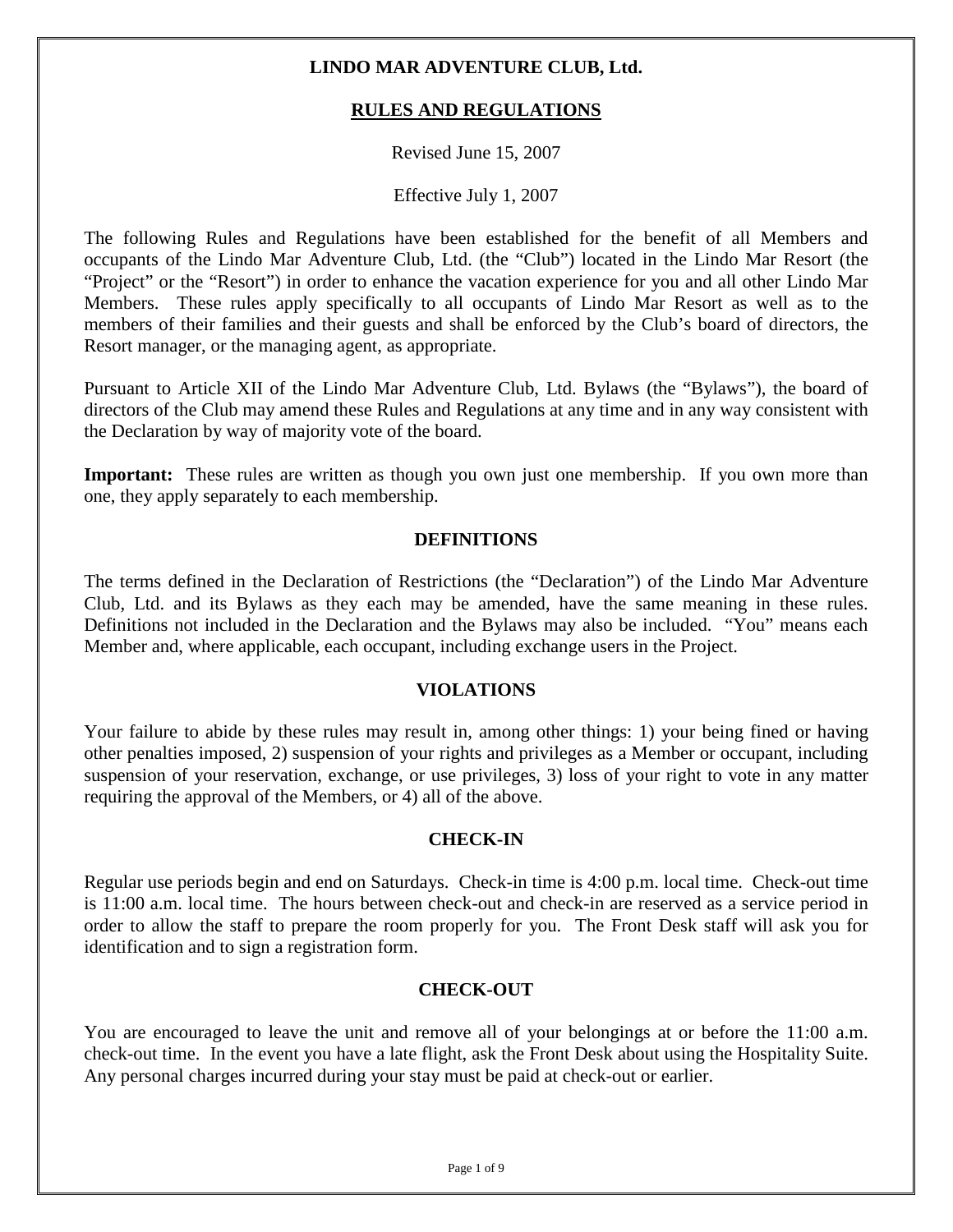## **CARE OF INTERIOR FURNISHINGS AND EQUIPMENT**

You are responsible for any damage, other than normal wear and tear, done to a unit and its common furnishings by you or your guest during your stay. You are similarly responsible for any damage caused by anyone you allow to use your reservation, other than an exchange user, even if you are not present. You or your guest may not make or authorize any alterations to the unit or its common furnishings. If the unit is uninhabitable due to your or your guest's negligence, or if alterations have been made by you or your guest or at your direction, you will be subject to the following penalties or consequences: 1) the cost of restoration or repair of the unit or property, 2) being fined or having other penalties imposed, 3) suspension of your rights and privileges as a Member or occupant, including suspension of your reservation, exchange, or use privileges, 4) loss of your right to vote in any matter requiring the approval of the Members, 5) eviction of you or your guest from the unit, or 6) all of the above. Care of the unit includes timely removal of your personal property from your assigned unit at check-out time. Anything left in the unit after check-out and not claimed within 30 days will be considered abandoned.

#### **HOUSEKEEPING SERVICE**

Housekeeping service is provided to all units before check-in and once each day without additional cost. Guests will be charged for any housekeeping service required which is over and above normal. Housekeeping charges must be paid at check-out.

## **IN-ROOM SAFES**

In-room safes are available for the safekeeping of your valuables. If you would like to use one of them, contact the Front Desk to make the necessary arrangements. The management and the Club assume no liability for the loss of valuables anywhere on the property whether or not a safe was used.

#### **KEYS**

All keys issued at check-in must be returned at check-out. Failure to return keys will result in a lost key charge of fifty dollars (\$50.00).

#### **DAY USE**

Members visiting Puerto Vallarta but not staying at the Resort may have limited Day Use of the Resort. Day Use is restricted to the common areas and the restaurants and does not include occupancy of the rooms. Day Users must check-in at the front desk. Day Use is controlled and governed at the discretion of the front desk and management.

#### **QUIET HOURS**

To ensure a peaceful vacation, quiet hours extending from 10:00 p.m. to 7:00 a.m. daily have been established. All residents are asked to maintain quiet during these hours except on Fridays, Saturdays, and the nights preceding holidays when quiet hours will begin at Midnight. Consideration of others should be exercised at all times. Noise from whatever source should be controlled so as not to disturb or annoy other residents.

#### **EMERGENCIES**

If you need the Police Department, the Fire Department, an ambulance or a doctor, contact the front desk. Report unsafe conditions anywhere to the Resort manager or the front desk immediately.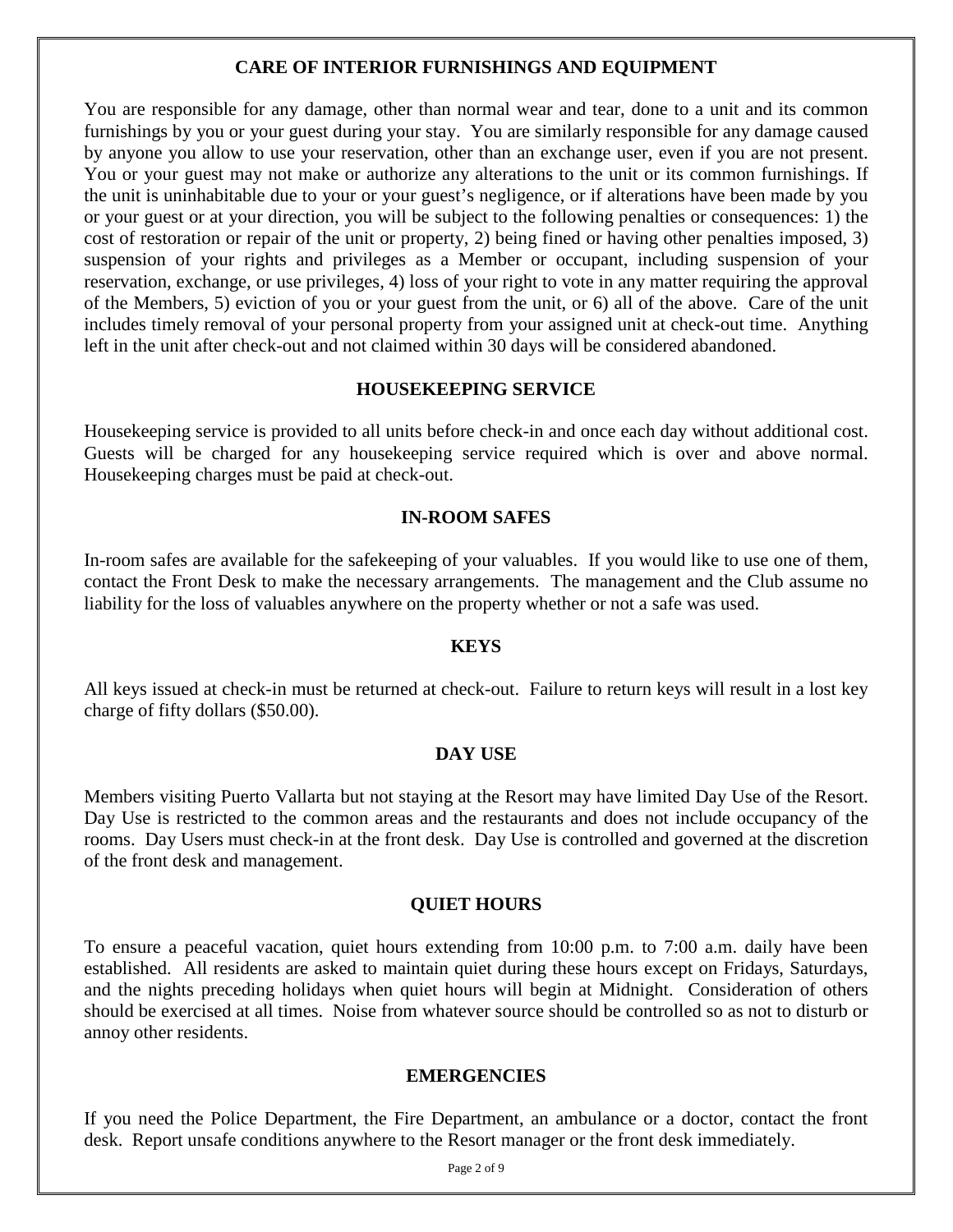## **COMMON AREAS**

**Soliciting –** Please respect the privacy of your fellow residents and refrain from soliciting goods and services, including the rental or sale of a timeshare interest. Please be aware the government of Mexico sees the private solicitation of timeshare rentals or sales by unlicensed individuals as depriving its citizens of an opportunity to earn a living.

**Protection of common areas** – The furniture, fixtures, and equipment in the common areas have been provided for the comfort, safety, and convenience of all residents and guests and must not be moved to other areas, altered, or removed without permission from the Resort manager.

**Damage** – Each resident, whether a Member, exchanger, or guest, will be held personally liable for any damage or destruction of any common element caused by them, their guests, children, or any other occupants of their unit.

**Pool / Beach –** Please dry off before entering the lobby, elevator, or units. Beach users should shower to remove sand from their feet before entering the pool, units, lobby, or elevator.

Please do not dry your bathing suit, your towels, or any other items by hanging them over the balcony railings.

**Respect For Others** – Obnoxious, unlawful, or offensive activities are prohibited. The use of profane language will not be tolerated on the property.

**Pets** – No pets are allowed anywhere on the property. Certified service animals used to assist the handicapped may be permitted with prior approval of the management.

#### **RESTRICTED AREAS**

Certain areas on the property have been designated as restricted with respect to recreational use or loitering. These areas include, but are not limited to, hallways, the elevator, stairways, and the parking lot. No one is permitted to loiter in these areas or to use them for recreational purposes.

#### **MAXIMUM OCCUPANCY**

The maximum allowable occupancy for each unit, including infants and children is: 1-bedroom, 4 persons; 2-bedroom, 6 persons; 3-bedroom, 8 persons.

#### **USE BY GUESTS**

You may allow others to use your confirmed use period or you may invite guests to share occupancy of your assigned unit during your use period. But, you are responsible for them. You may not have more people staying in your unit than permitted by the maximum occupancy limits stated in these Rules and Regulations.

The Resort manager will not allow anyone other than the Member into any unit without written permission from the Member who has the right to use that time. If you intend to have a guest use your use period, you must inform Trading Places International, not the Resort, in writing before the first day of your use period.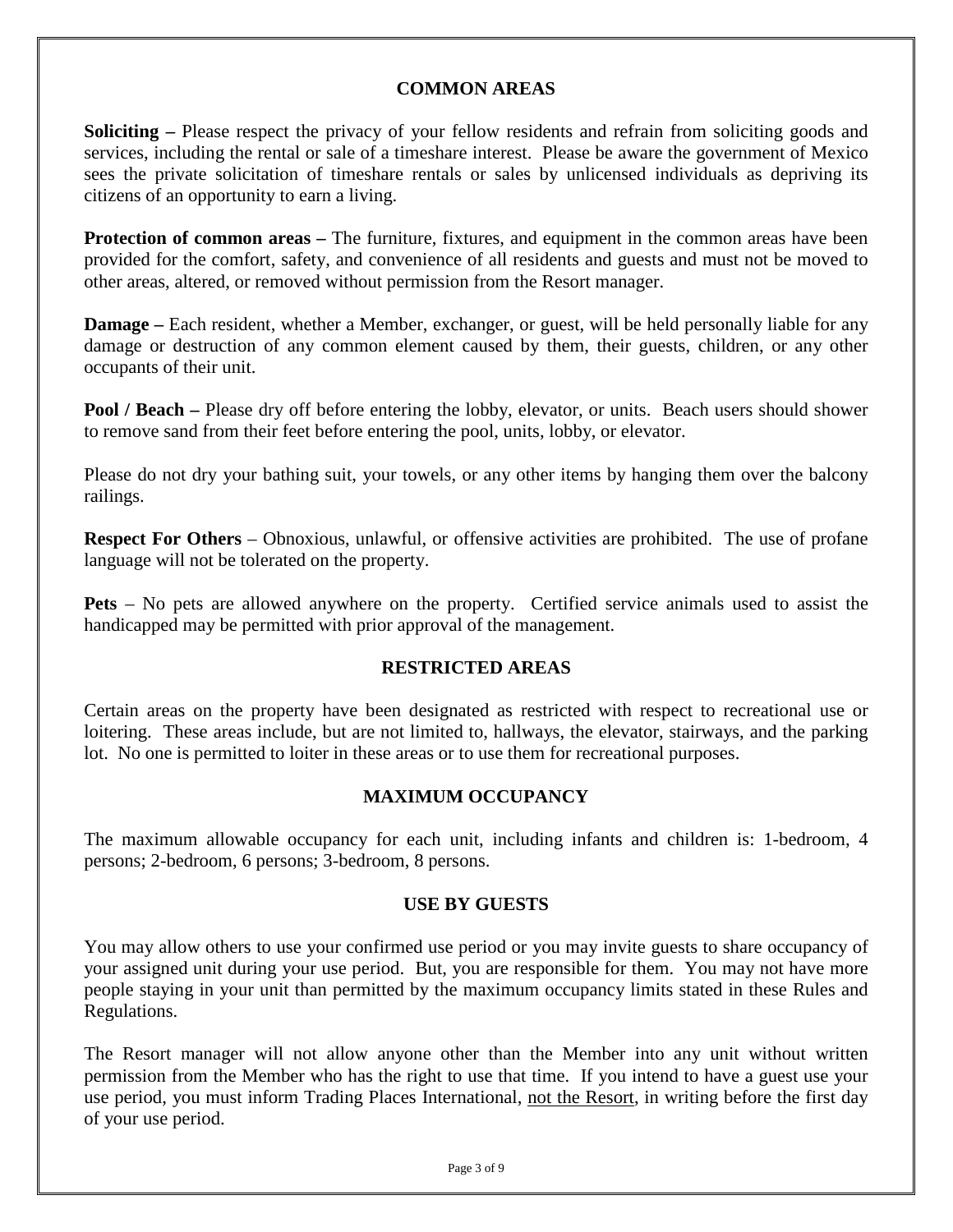## **PARKING**

Parking is for residents only, with no assigned spaces. You must register your vehicle at the Front Desk.

### **POOL & SPA**

Residents use the pool area at their own risk. The pool area includes the spa and areas immediately adjacent to the pool. The spa in front of unit 104 is for the private use of the residents of that unit.

*The furniture on the patios of units 101, 102, 103, and 104 is for the exclusive use of the residents of those units and may not be removed for use by guests not staying in those units.*

The pool and spa are for the exclusive use of residents and their guests between the hours of 8:30 a.m. and 10:00 p.m.

Proper attire must be worn in the swimming pool area as well as in all other common areas.

Because of the limited space and availability of chairs and lounges, you may not reserve them by putting your towel or other items on them. Any items left on pool furniture for an extended period will be picked up by staff and held for you to reclaim.

Special towels are available from the Resort for use in the pool area. Please do not remove any towels from the units for any purpose.

Children 12 years of age and under may not use the pool or spa unless accompanied by an adult who shall be responsible for them.

To keep our equipment operating efficiently, please remove all suntan oil, hair pins, and other such material before entering the pool. Shower to remove sand before entering the pool after visiting the beach.

Please remove your belongings – towels, sunglasses, books, etc. – from the pool area when leaving.

Glass or other breakable containers may not be used in the pool area. If the pool must be drained because of broken glass or other prohibited material, the responsible Member will be liable for the cost involved.

"Horseplay," including running, screaming, or other boisterous conduct is not permitted in the pool area, nor any splashing of water other than that accompanying normal swimming.

#### **RESERVATION AND USE RIGHTS**

Requests may be made in person, by mail, facsimile, e-mail, or other electronic means currently available to the general public. TELEPHONE RESERVATIONS ARE RECOMMENDED since no request, by any means, will be accepted before the hour then-currently designated as the opening time for submitting reservation requests. Written reservation requests (faxes, e-mails, etc.) will be handled **AFTER** all telephone requests have been processed.

**Regular Use Weeks –** On a space available basis, and if your Club account is in good standing, you may request a reservation that starts no more than eleven (11) months before the first day of the Use Period desired, except that owners of weeks 22 through 25 and weeks 35 through 38 may reserve time in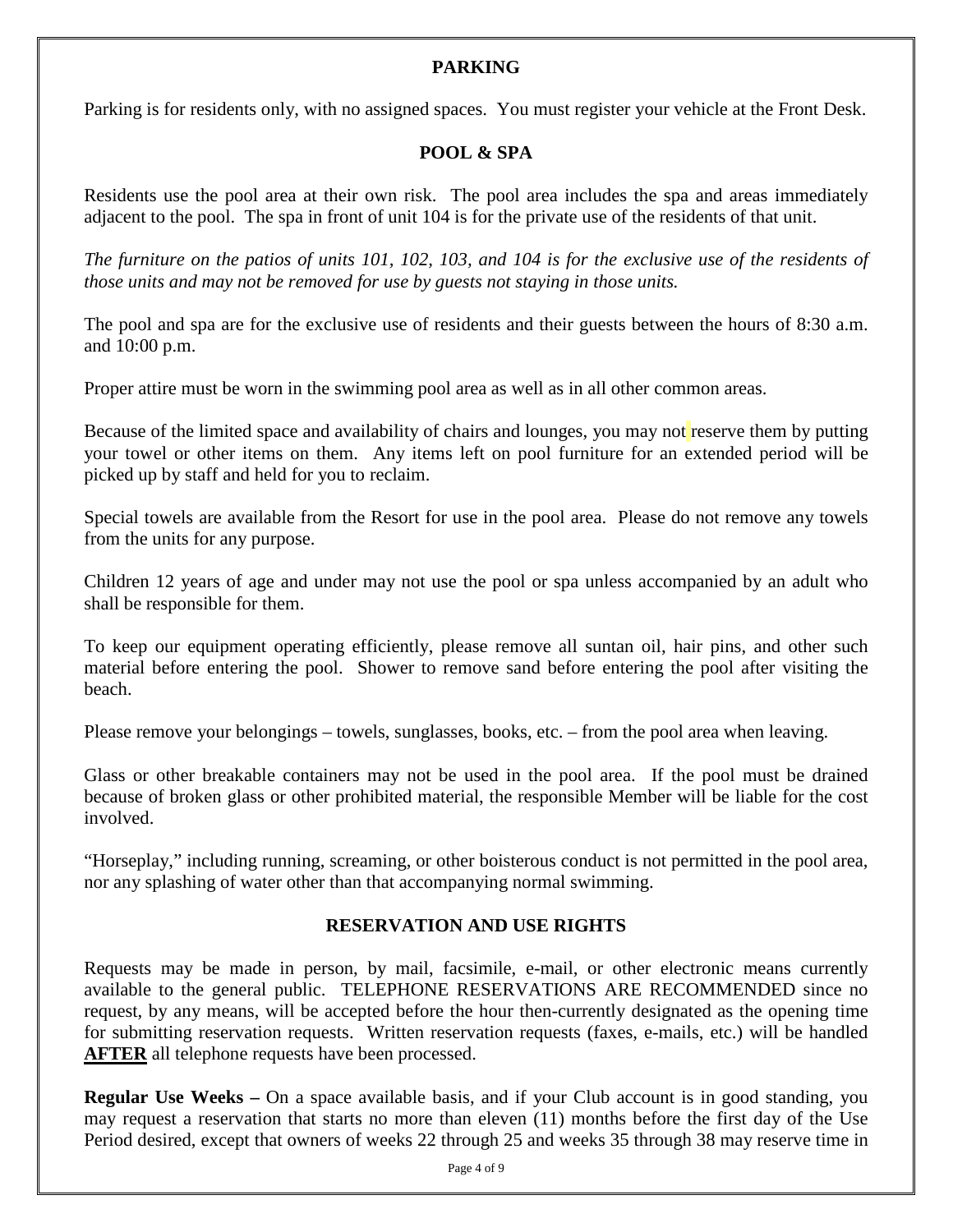weeks 16 through 21, weeks 26 through 34, and in week 39 if the reservation is requested no more than six months before the desired starting date.

**Bonus Use Weeks** – The Club will not accept any Bonus Week reservation that: 1) is requested more than nine (9) months before the first day of the Use Period desired, or 2) is requested by a Member who is not current in their financial obligation to the Club.

**Confirmations –** Each reservation must be confirmed by the Club in writing before it is valid. Reservations will be confirmed on a first requested, first served basis. A reservation confirmed in writing by the Club is required for you to use the Resort or to allow someone else to use the Resort (applies to both FIXED and FLOATING use). Be sure you take it with you.

NOTE: Although you may elect to use as many or as few days of your reserved time as you like, reservations are available only in 7-day increments. As stated above, your reservation will be confirmed in writing by the Club. Be sure to have your confirmation with you when you check-in.

**Fixed Use Members –** Members who own fixed use periods must notify Trading Places International, not the Resort, at least sixty (60) days in advance of the first day of their use period as to whether or not they will be using their time. **This must be done every year.** If you fail to do this you could lose your use for that year.

Fixed to Float – If you own a "fixed" week and would like to change it to "float" on a permanent basis, contact Trading Places International. **NOTE:** You will have to pay a transfer charge. Owners of Penthouse units and units 104 and 706 may not permanently change their use to float but may do it on a year-to-year basis pursuant to the rules in **Fixed Use Owners** under the heading **Reservation Cancellation**.

**Float to Fixed** – If you own a "float" week in a 1-bedroom, a 2-bedroom, or a 2-bedroom deluxe unit and would like to change it to "fixed" on a permanent basis, contact Trading Places International. No more than fifty percent (50%) of the units other than the Penthouses may be fixed use. **NOTE:** You will have to pay a transfer charge. Where applicable, there will also be an upgrade charge.

**Unit Assignment** – Floating use members may request a specific unit when they reserve their time, however, use of specific units cannot be guaranteed. Circumstances may require staff to assign you a different unit when you check-in.

**Exchanging** – When you submit your confirmed reservation to an exchange company you must have paid Lindo Mar for any outstanding financial obligations (maintenance fee and any special charges) that apply to the Use Year in which you submit your exchange request. If the week you are submitting for exchange use is in a subsequent year, you will also need to pay the maintenance fee for that year. If it has not yet been billed, you may pay an amount equivalent to the current year's maintenance fees.

**Carryover** – Notwithstanding any policy, procedure, or practice which may have been in place in the past, the Club will not allow unused Use Weeks to be carried over or accrued to any subsequent year through Club services. However, carryovers may be accomplished by depositing your week(s) with an exchange company. Check with the exchange provider for the procedure and the fees.

**No-Show Rule –** In order to provide more last-minute space for use at the Resort, the board has adopted the following rule: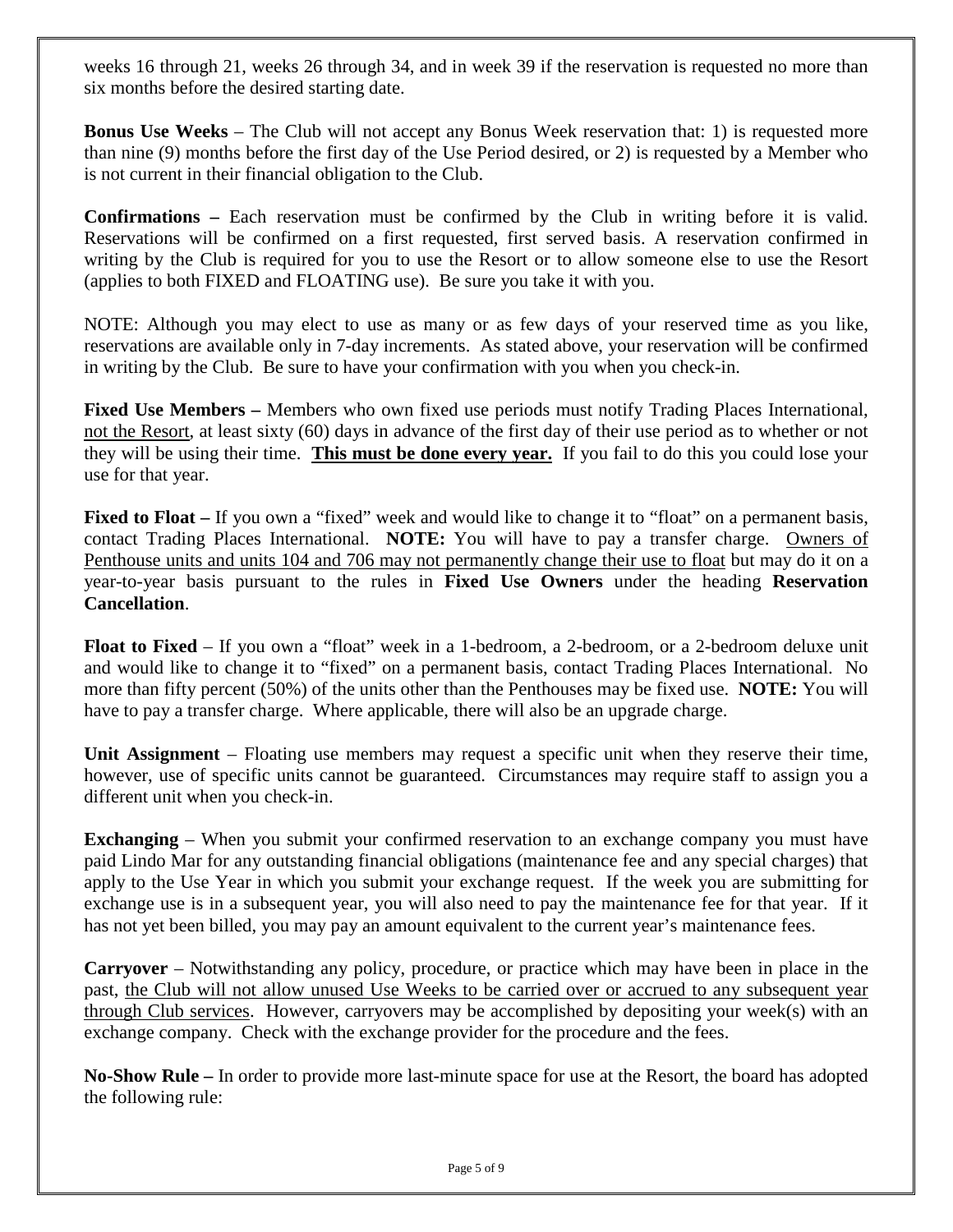*If a member has not checked-in (or made arrangements for late check-in) within twenty-four (24) hours after check-in time on the first day of their reservation, their reserved time may be made available for use by other members or guests. This applies to both floating time and fixed time owners.*

## **Reservation Cancellation:**

**Floating Use Owners** – You may cancel your reservation without charge once per year by notifying the Reservation Department at Trading Places International at least thirty (30) days before the reservation start date; however, if you cancel a reservation more than once in any given year, there will be a \$25 fee for the second and subsequent cancellations. In any case, remember that, if you cancel, you may not be able to get another reservation for that year. If you cancel less than 30 days in advance, you will be considered to have used your week and may not make another Use Week reservation for that year.

**Fixed Use Owners –** You may cancel your fixed week and make a reservation for any unreserved period for the same type unit in the same calendar year by notifying the Reservation Department at Trading Places International at least sixty (60) days before the start of the fixed week. There will be no charge for this. See "Upgrades" for rules regarding changes of unit type or season.

If there is no other space available, you may keep your fixed week and deposit it for a trade back into Lindo Mar. In that event, it will be considered an internal exchange and will be subject to the thencurrent rates set by the exchange companies.

**Cancellation of Bonus Weeks –** If a Bonus Week is canceled at least 30 days out, the maintenance fee will be credited to a rebooked Bonus Week if the new reservation is in the same use year. If the Bonus Week is not rebooked in the same use year, the maintenance fee will be applied as a credit against the member's regular maintenance fee in the following use year. If the cancellation is within 30 days of the start date, a \$25 fee will be deducted and the balance applied to a rebooked Bonus Week reservation in the same use year or to the member's next year maintenance fee, whichever is applicable.

## **53rd WEEK**

Occasionally, the Use Calendar allows for an extra use week in a particular year. A few members have purchased the right to use this week when it occurs.

If you do not own week 53 but do own week 52 or week 1, you will be given an opportunity to rent week 53 for the then-current maintenance fee plus a transaction fee to be set by the board from time to time. A limited amount of time will be allowed for you to reserve week 53.

At the expiration of that reservation period all other members will be given the opportunity to reserve week 53. There will be a limited amount of time to make your reservation. The cost will be the thencurrent maintenance fee plus a transaction fee set by the board.

After both reservation periods have expired for Lindo Mar members any remaining space will be offered to the general public at the highest possible rate.

#### **UPGRADES**

If a unit of a different type or season is available sixty (60) days or less before your check-in date, you may request an upgrade for a nominal fee. The fee for unit upgrade will be based on the increase in unit size; the fee to upgrade to a higher season will be \$100. There will be no discount in maintenance fees or other charges for a unit or season of a lesser value than what you own.

Page 6 of 9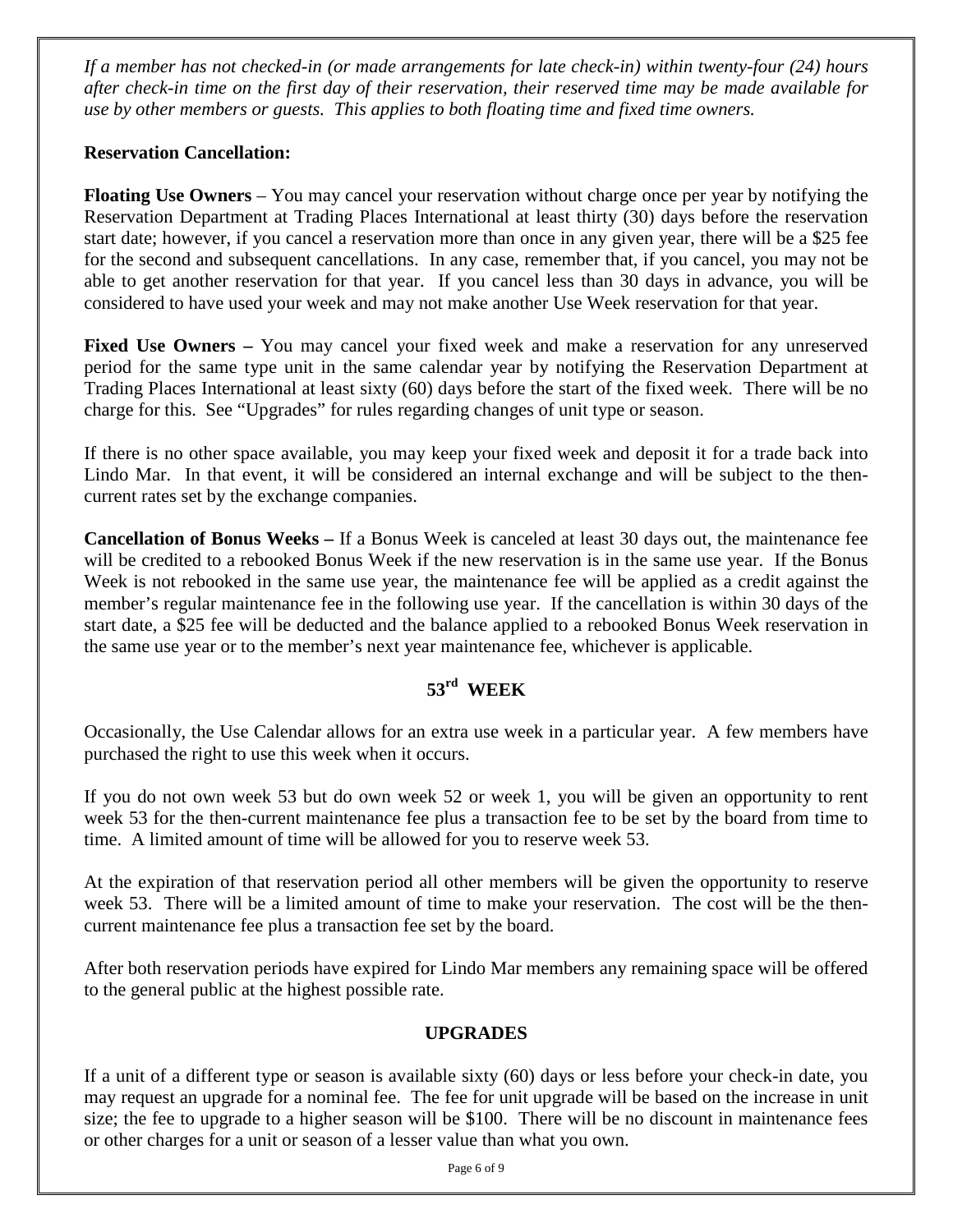### **MAINTENANCE FEES**

You must pay any Basic or Special Charges (Maintenance Fees) no later than the due date established by the Board or 15 days before check-in, whichever comes first. The details of your obligation to pay Basic and Special Charges are included in the Declaration and in the Club's Assessment Billing and Collection (ABC) Policy.

After you have made a reservation, if you become delinquent in your financial obligation to Lindo Mar, Club policy allows the Club to suspend your reservation privileges and to make your reserved space available for use by other Members or the general public. The proceeds from such use will not be applied against your debt, i.e., you will not be relieved of your responsibility to pay the outstanding obligation.

Whether you have a reservation or not, during the time you are delinquent you will be subject to any or all of the following: 1) suspension of your right to occupy space at the Resort, 2) suspension of your right to vote in any Club proceedings, or 3) permanent cancellation of your membership. These rights and privileges (other than permanent cancellation) may be reinstated only by payment in full of your obligation to the Club.

In the event of cancellation, the board of directors will consider reinstatement of your membership if you satisfy two conditions: 1) You must request reinstatement, in writing, no more than thirty (30) days following notification of cancellation, and 2) if the board agrees to restore your membership, you must pay a \$150 administrative fee to cover the costs involved in the cancellation and reinstatement.

As noted in Article V, Section 5.01 of the Declaration, and notwithstanding anything to the contrary in any purchase document, you must pay your annual maintenance fee and other financial obligations to the Club **every year**, whether or not you use your membership in that particular year.

#### **PERSONAL SERVICE**

Please don't ask staff members or contractors for personal services during their tour of duty. They have assigned tasks which may not be completed in the allotted time if they are diverted. If there is anything that needs attention in your unit or in the common area, please advise the front desk or the manager.

#### **COMPLAINTS**

Please address any complaints or suggestions regarding the building or the staff in writing to the Resort manager or the board of directors in care of Trading Places International. If you are on-site, the Resort has special forms for your use if you prefer not to write a letter.

#### **THANK YOU**

We appreciate your efforts to protect and preserve your investment at Lindo Mar Resort by always being mindful of the effect of your actions on the property and the guests. We look forward to your continued cooperation with these rules during many years of vacationing at Lindo Mar Resort.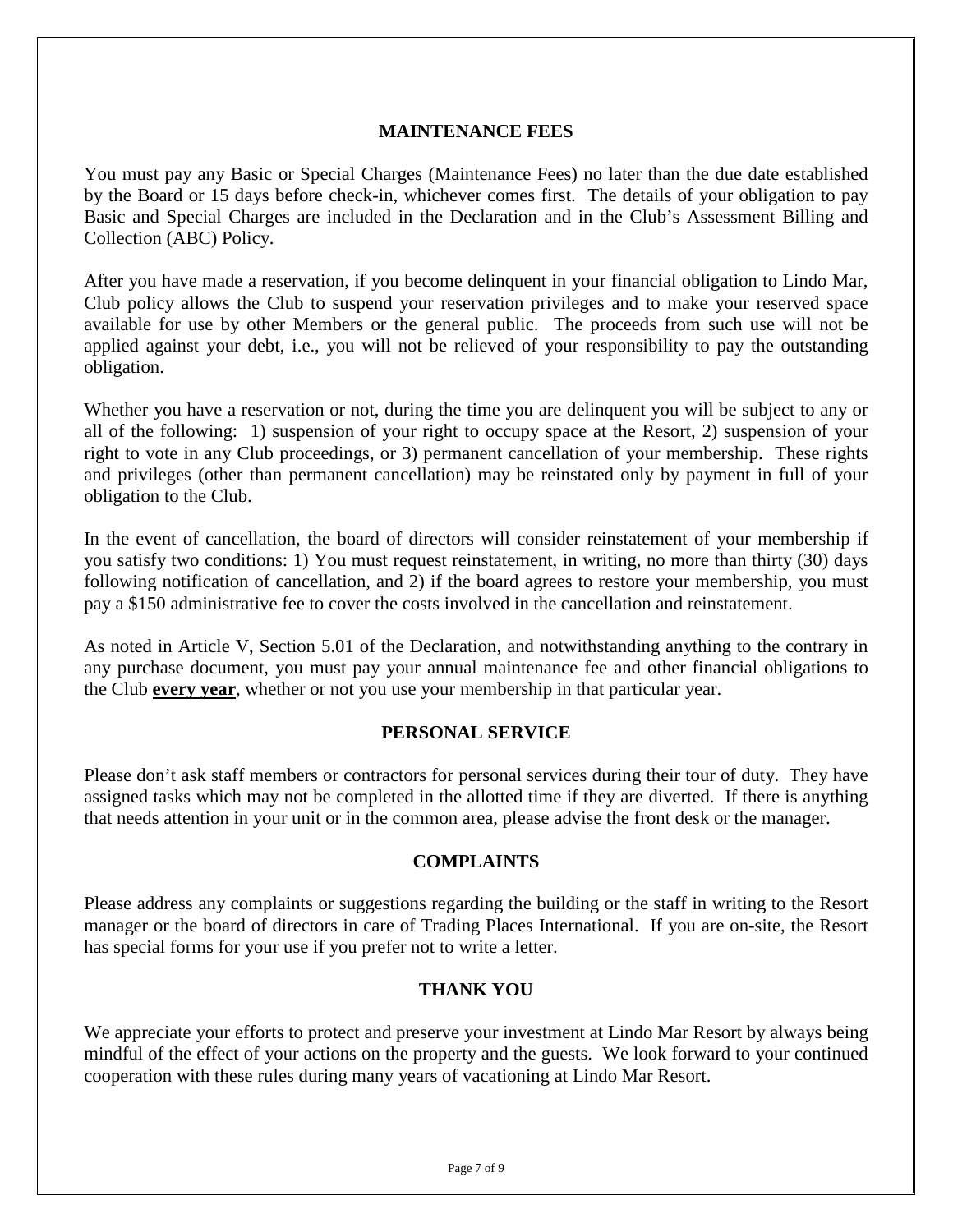| <b>Your Board of Directors</b> | <b>NOTES</b> |
|--------------------------------|--------------|
|                                |              |
|                                |              |
|                                |              |
|                                |              |
|                                |              |
|                                |              |
|                                |              |
|                                |              |
|                                |              |
|                                |              |
|                                |              |
|                                |              |
|                                |              |
|                                |              |
|                                |              |
|                                |              |
|                                |              |
|                                |              |
|                                |              |
|                                |              |
|                                | Page 8 of 9  |